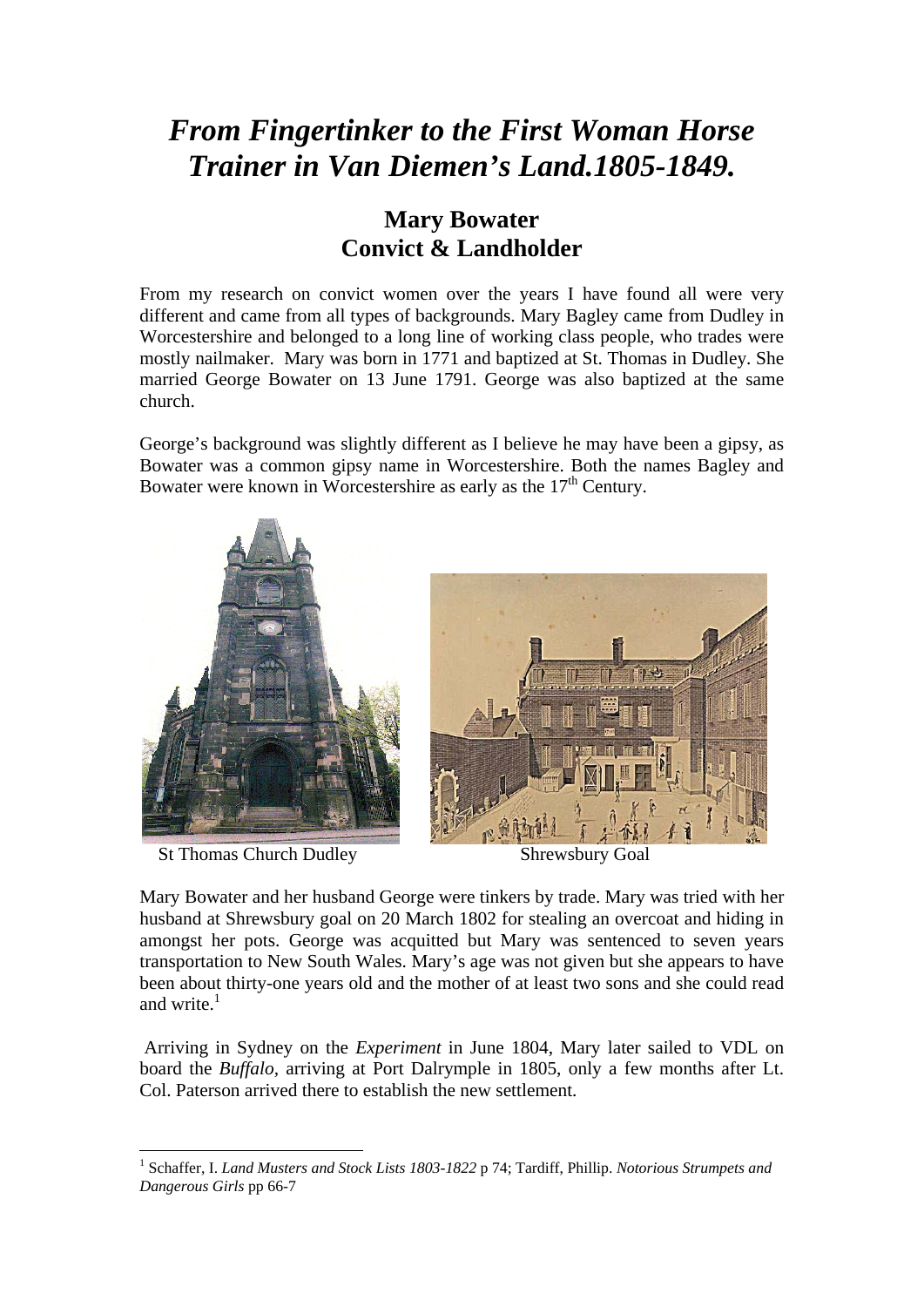The *Buffalo* left Sydney on 24 March 1805 with passengers, stores and animals. Lt. Col. Paterson's wife was one of the passengers. It is most likely that the wives and children of the military and officials and their wives and children were also on board, plus 50 male convicts, 3 female convicts and 5 settlers from Norfolk Island.<sup>2</sup>

From 1804-1805 only a small amount of convict women had arrive in Port Dalrymple. It is not know where these women were situated as it was too early for there to have been a gaol at York Town. Convicts were likely to have been employed as servants for the officials or high ranking officers. There is no record of Mary until she appears in the 1811 Muster, the same year she married Thomas Smith.

This first settlement in the north of VDL struggled to get a foothold in this new land and times were hard. There were only 181 persons at the settlement of Port Dalrymple in 1805, civil officials, officers and men, of the  $73<sup>rd</sup>$  Regiment and their wives and children, plus the handful of women convicts.

This was a man's world as most new settlements were in those early times when the men owned the land, ships and the pubs and ran the country, but Mary acquired land, cattle and sheep within the first few years of her arrival in Van Diemen's Land. She had her own horses, which she rode throughout the Morven district.

Mary, now known as Mrs. Smith acquired land, in her husband's name as he gained his freedom before her, and she began to buy up land along the South Esk River.



South Esk River near Longford

Until his death, the land was in her husband's name, The original land granted to Thomas was on the North Esk River.

In 1819 they owned three horses. This number of horses was usually as there were very few horses in VDL, and in the north were owned by men like Reibey and Dry,

<sup>1</sup> 2 Ranson, Alma. & Dent, John. *People Arriving at Port Dalrymple November 1804 to August 1806- Tasmanian Ancestry Dec. 2003* pp 145-158; Schaffer. I, *Land Muster's Stock Lists 1803-1822*, list of people who arrived at Port Dalrymple in March 1805 p35. At the time of the publication of the Land Musters it was thought by the author that the ship was the *Lady Nelson*, but at a later date the list was found in the Buffalo's log while the *Lady Nelson* was under her sailing orders, two other list for the *Lady Nelson* also appeared on the *Buffalo's* log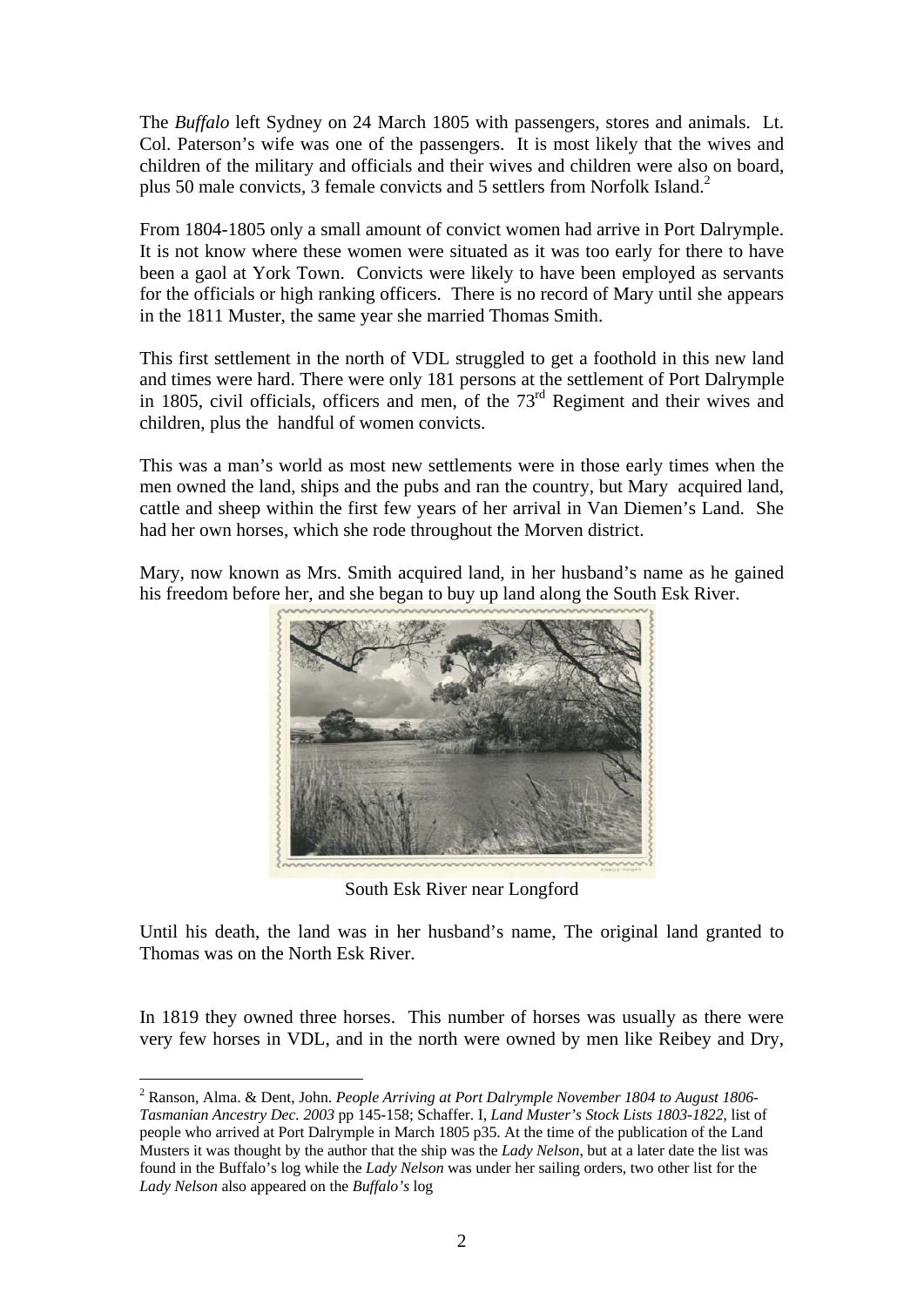who by then had large properties. Mary loved to ride and did so until she was in her seventies.

Thomas was drowned while crossing the river near his home in 1823. He was 47 years old.

Mary Smith, now a widow, took over the complete running of the land. She appears to have 600 acres and a numbers of sheep that were branded with her name as early as 1823.<sup>3</sup> She was also free by servitude by that date.

During this time she was well acquainted business wise, with many gentleman of the north, including William Field, David and Alexander Rose, Richard Dry and James Brumby, dealing mainly with race horses, such as Little John, Sparkle, Buzzard and Widow's Pet. She had her own training track on her property and from her lookout on the central hilltop she had an uninterrupted view of the track.<sup>4</sup> When she died the auctioneers said her horses needed no comment, as they were the best in the Colony.

In 1827 Mary complained on oath that two men came into her house and broke down her bedroom door and stole a box belonging to her. Mary in a passion defender herself with a pair of sheep shears slashing the man called Jones with it.

The theft was bad enough but she had another reason for attacking him, he had been living with her for the past two months. The box contained deeds that belonged to over ten landholders in the district. Money was also stolen.<sup>5</sup>

Lieutenant-Governor Arthur appointed three commissioners, George Frankland, Peter Murdock and Roderic O'Connor, to travel the island and report back regarding the types of land etc. in 1826-28. The following was recorded in Journals of the Land Commissioners.<sup>6</sup>

> Mary Smith (formally Mary Bowater) Mrs. Thomas Smith (1767- 1849). Arrived c1805 Bowthorpe Norfolk Plains. St Paul's River.

> *`Proceeded to Mrs. Smith's hut up the St. Paul's River about 10 miles from Mr. Knopwoods. After crossing the creek that flows from the Blackman's Corner the land becomes of an inferior quality………….. Value from river to the Tiers at 4/- an acre. Mrs Smith had this farm from Mr Towers the distiller from Launceston. She had a large stock of sheep and cattle. They thrive well here in the summer, but the land is too cold and wet in the wintertime. South Esk River Nile'*

<u>.</u>

<sup>3</sup> Branded 200TS and 170OTS

<sup>&</sup>lt;sup>4</sup> Mead. Papers and Proceedings THRA November 1964.<br><sup>5</sup> Information received from Julie Gough.

<sup>6</sup> Tasmaniana, State Library, *Journals of the Land Commissioners for Van Diemen's Land 1826-28 .* (ed) Anne McKay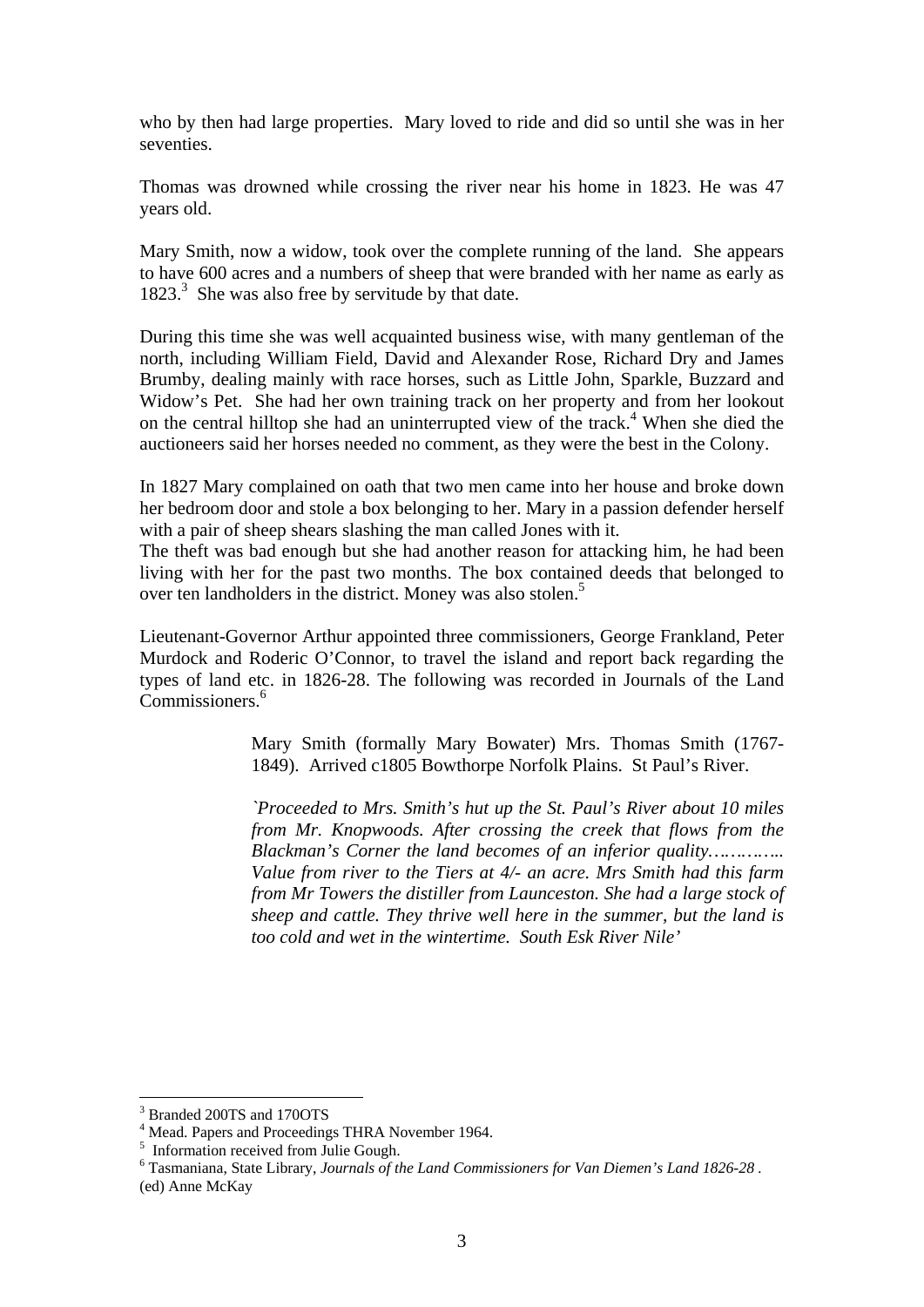

 Land Grants, Longford district. Bowthorpe Homestead Patenna Rd. Land once belonged to Mary Smith.

In 1829 Mary purchased 200 acres of land. She later sold this and took out a mortgage in 1830 to secure payment to the sum of £597/9/6, paying £25 interest per annum. This mortgage was to buy 1,000 acres from the well-known William Field, a gentleman, from Norfolk Plains.<sup>7</sup>

In the early 1830s a blind man by the name of James Holman, who was travelling around the world, arrived in Tasmania and conducted a tour from Hobart to Launceston. He records meeting Mary Smith on his journey to Launceston.<sup>8</sup>

<sup>&</sup>lt;u>.</u> 7 Later known as Longford

<sup>8</sup> Tasmaniana, State Library, James Holman, *Voyage Around the World* Vol, 2, pp 417, 432, 1835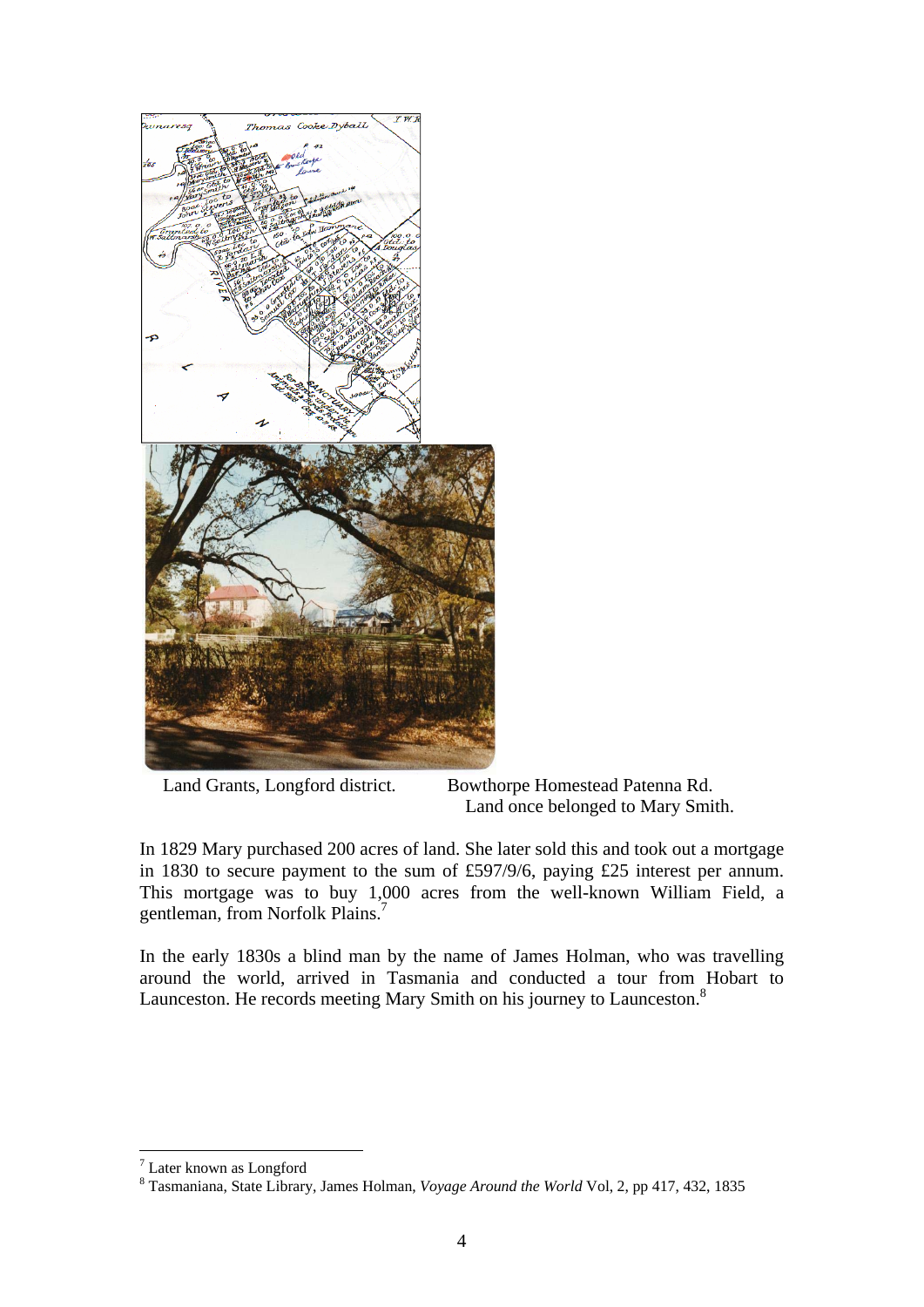As they passed through the Norfolk Plains district, they met the celebrated Moll Smith on horseback, who stopped to talk to Mr. Dutton.

According to Holman,

*'The names assigned to places of the island are no particularly remarkable for elegance….a little further on, some rich meadow land, known by the name "Moll Smith's Bottom" having belonged to a women who had been a convict, and had come from Sydney, with Col. Paterson in 1804.'* 

*'early colonial horse racing, like its English model, was such a cubby, male affair that there was no room for women only as accompaniments. The presence of the fair sex was regularly commented on in the press as an item of decoration, imparting respectability to the scene. But Mary Smith has age on her side, and a colourful past showed she was little worried by convention. She stands out in racing history as the only woman in her time to race horses in her own name. It was for Mrs. Smith that Little John won the 1844 Hobart Plate.'9*

Horse racing at that time was very popular in Norfolk Plains,<sup>10</sup> and the name Mary Smith was well known for her fine horses.

Alexander Rose of Corra Lynn, a very prominent gentleman, sued Mary Smith in 1837 for libel, but lost the case. This case involved some of Mary Smith's properties at Norfolk Plains, Anthill Ponds and Campbell Town that she intended to leave to Alexander Rose's wife Isabella, who was the daughter of Elizabeth Riches a convict, who had arrived on the *Lady Nelson* in 1812, and who Mary Smith had befriended. Alexander Rose attempted to take over the properties before Mary died.  $^{11}$  This was Mary's first encounter with the courts in Van Diemen's Land, and for her to have won the case revealed the strength of this woman.  $12$ 

Mary Smith died on 22 April 1849, aged 80. From the time she arrived in Van Diemen's Land in 1805 until her death, she corresponded with her family back in Warwickshire England. The Probate for her will showed that she knew the names, trades and where members of her family lived up to 1849. She left 400 pounds to members of her Bagley family.

Another interesting piece of information that came from the research I carry out was that there were five convict men by the name of Bowater who arrived in Van Diemen's Land between 1819 and 1838. Some of these men were found to have connections with Mary. She sold property to one, another was living with her when she was robbed, and one was an informant in her probate and a third one was living with her when she died.

1

<sup>9</sup> Holman 1830

<sup>10</sup> Schaffer, Irene. *James Jordan's Last Journey. Norfolk Island to Norfolk Plains 1813* p27<br><sup>11</sup> SC 4 October 1837. Rose V Smith.

 $12$  Schaffer. I, A Most Remarkable Woman (Full court case pages 5-6)